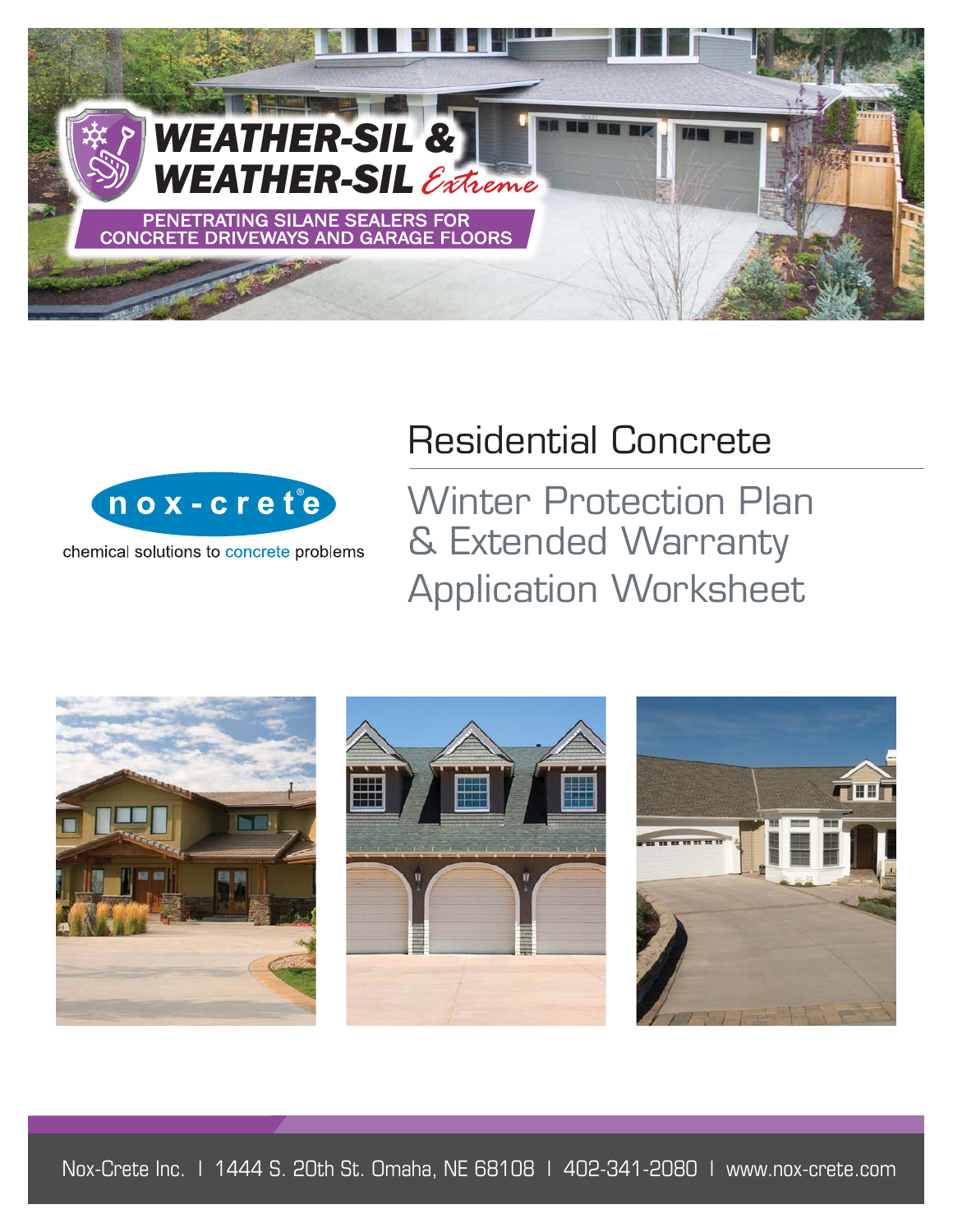



North America offers one of the harshest environments for residential concrete. This is particularly true in the Midwest, Great Lakes area, Upper East Coast and in Canada with exposure to high concentrations of corrosive road salts and more freeze/thaw cycles than anywhere else in the world. Residential concrete in these areas must be properly batched, placed and protected in order to withstand these destructive forces. Without these safeguards, it is almost assured that exposed concrete will succumb to the damaging effects of this environment.

# UNDERSTANDING THE CAUSE

When water freezes, it increases in volume approximately 9%. Concrete surfaces which absorb water are subject to increased pressure from below the concrete surface, where the water changes to ice. When the forces exceed the tensile strength of the concrete, it fractures and this results in a small spall, which over time multiplies, eventually turning into scaling.



The use of calcium chloride and magnesium chloride in deicing salts creates additional problems when it reacts with calcium hydroxide in concrete to form calcium oxychloride, which upon drying is expansive and can also produce surface spalling or scaling of concrete surfaces.

With the application of more deicing salts combined with more freeze/thaw cycles, the process of freezing, expanding, thawing and drying repeats itself, ultimately resulting in more surface cracking, scaling and spalling. Over time, these cracks and spalls will continue to increase in size as water and deicing salts absorb deeper into the concrete surfaces.



*Once scaling has occurred, the only remedy is repair or replacement. Prevention is far more economical and efficient.*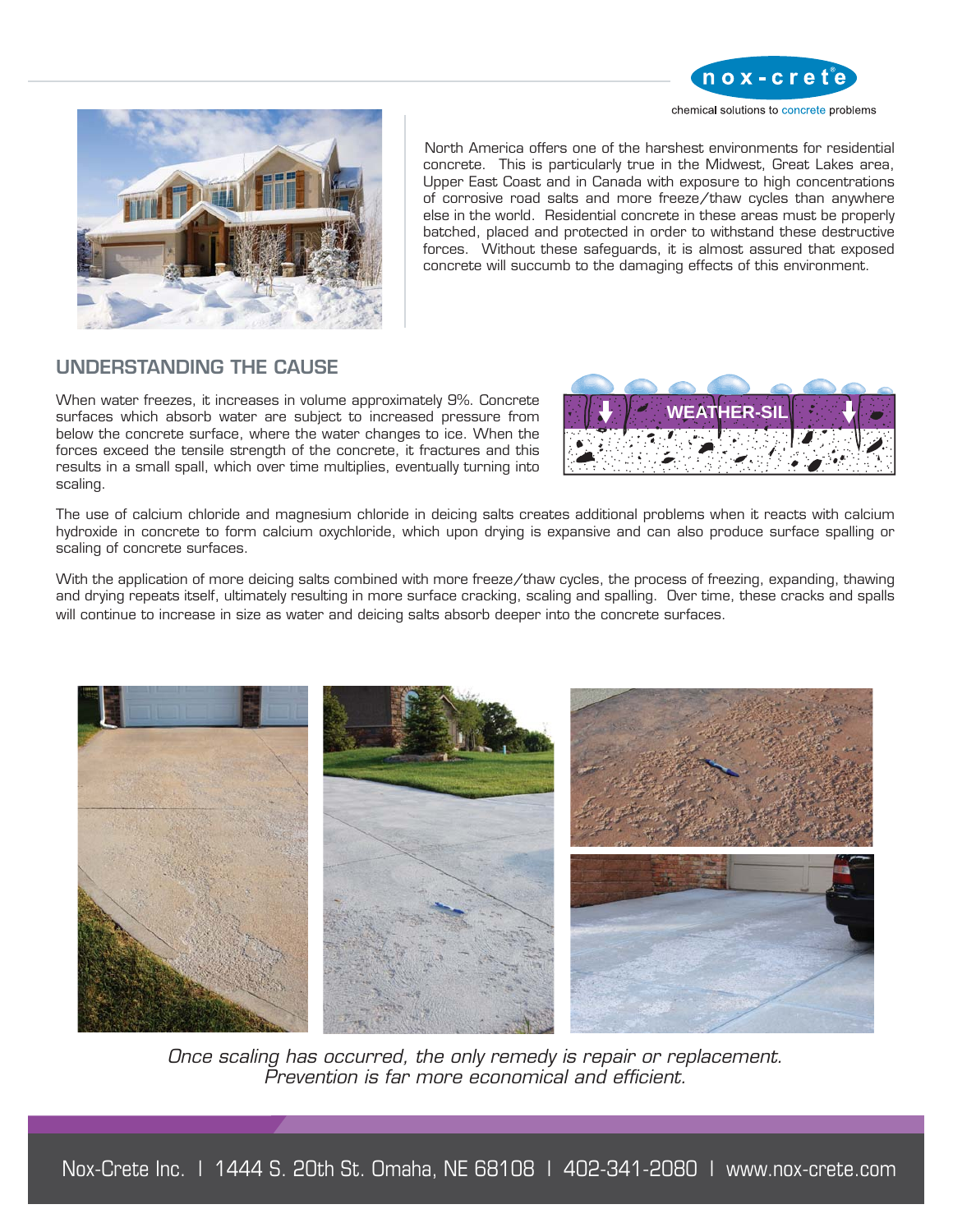



# CREATING DURABLE CONCRETE SURFACES

Sustainable exterior concrete that is both attractive and serviceable for many years after placement requires careful attention to detail from the very start. Substrate preparation, concrete mix design, finishing methods, curing and sealing all play a part in creating durable concrete. Industry resources such as the American Concrete Institute and your local ready mix supplier can provide guidance for placement methods, mix design and finishing/curing best practices.

# LONG-LASTING PROTECTION

To provide concrete with the best protection against water and deicing salt absorption, a silane sealer should be applied before exposure to deicing salts and freeze/thaw conditions occur. As a leading manufacturer of quality concrete construction chemicals, Omaha-based Nox-Crete offers a full line of products backed by over 60 years of industry experience, including our WEATHER-SIL line of silane based water repellent sealers.

Traditional concrete protectants are simply surface coatings that offer only short term protection. Eventually these surface films are compromised by exposure to the sun, weather and traffic and concrete is again left unprotected. Unlike these coatings, WEATHER-SIL water repellent sealers incorporate a special silane that, because of its extremely small molecular size, allow it to deeply penetrate concrete substrates as much as a 1/2" inch in depth. Upon contact with the siliceous materials present, WEATHER-SIL reacts chemically with the surrounding concrete to form a long-lasting hydrophobic barrier. This barrier then protects treated surfaces from the absorption and damage caused by water, waterborne deicing salts and repeated freeze/ thaw cycles. This protection is long-lasting to the depth of penetration, requiring reapplication only after many years of service.

Concrete surfaces treated with WEATHER-SIL will not look any different then they did prior to application. Texture, color, etc. will remain unchanged.

# DURABILITY GUARANTEED

Nox-Crete offers residential contractors, subcontractors and homeowners a performance guarantee. By following the product application guidelines and applying one of the Weather-Sil water repellant sealers, contractors and homeowners can receive either a 3 – Year Extended Warranty for application of Weather-Sil or a 5 – Year Extended Warranty for application of Weather-Sil Extreme. This Extended Warranty gives additional assurance that concrete surfaces properly treated with Weather-Sil or Weather-Sil Extreme will maintain a water repellant effect that will minimize freeze/thaw related surface cracking, spalling and scaling.

To receive an Extended Warranty on your residential concrete project, read the enclosed information, follow the product application guidelines and complete and return the Extended Warranty Application Worksheet. Peace of mind couldn't be simpler!

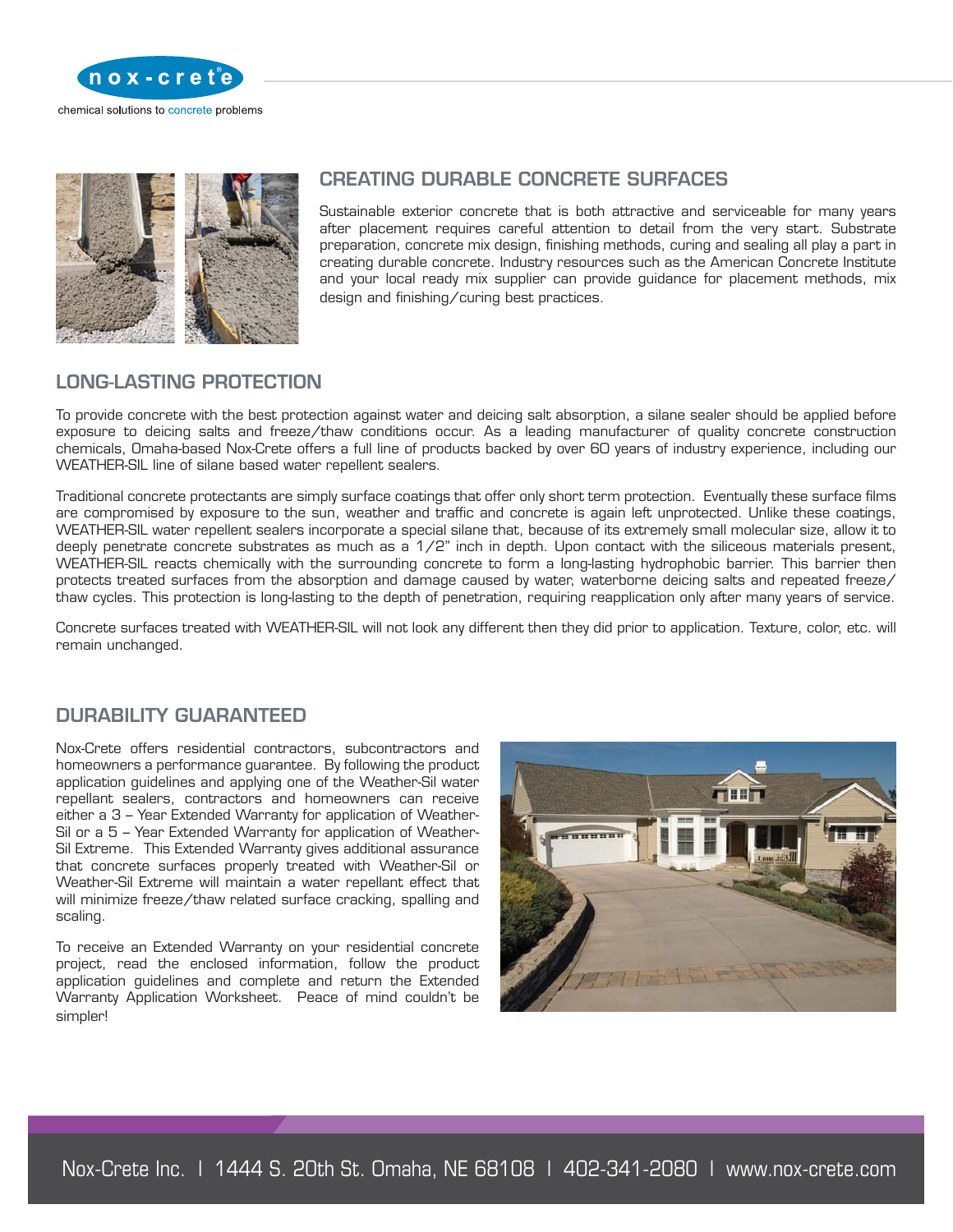

chemical solutions to concrete problems

# **Residential Concrete Winter Protection Plan & Extended Warranty Application Worksheet**

| PROJECT INFORMATION                                                                                                                                                                                                            |                 |                   |                                                                |                                  |               |                                                                                                                                                                                                                               |
|--------------------------------------------------------------------------------------------------------------------------------------------------------------------------------------------------------------------------------|-----------------|-------------------|----------------------------------------------------------------|----------------------------------|---------------|-------------------------------------------------------------------------------------------------------------------------------------------------------------------------------------------------------------------------------|
|                                                                                                                                                                                                                                |                 |                   |                                                                |                                  |               |                                                                                                                                                                                                                               |
| PROJECT OWNER INFORMATION                                                                                                                                                                                                      |                 |                   |                                                                |                                  |               | the control of the control of the control of the control of the control of the control of the control of the control of the control of the control of the control of the control of the control of the control of the control |
|                                                                                                                                                                                                                                |                 |                   |                                                                |                                  |               |                                                                                                                                                                                                                               |
| (Only if different than project address)                                                                                                                                                                                       |                 |                   |                                                                |                                  |               |                                                                                                                                                                                                                               |
| Phone Number (                                                                                                                                                                                                                 |                 |                   |                                                                |                                  |               |                                                                                                                                                                                                                               |
| <b>APPLICATOR INFORMATION</b>                                                                                                                                                                                                  |                 |                   |                                                                |                                  |               |                                                                                                                                                                                                                               |
| (Complete This Area Only If Applicator Is Different Than Owner)                                                                                                                                                                |                 |                   |                                                                |                                  |               |                                                                                                                                                                                                                               |
|                                                                                                                                                                                                                                |                 |                   |                                                                |                                  |               |                                                                                                                                                                                                                               |
|                                                                                                                                                                                                                                |                 |                   |                                                                |                                  |               |                                                                                                                                                                                                                               |
|                                                                                                                                                                                                                                |                 |                   |                                                                |                                  |               |                                                                                                                                                                                                                               |
|                                                                                                                                                                                                                                |                 |                   |                                                                |                                  |               |                                                                                                                                                                                                                               |
| SELECT PRODUCT / WARRANTY PERIOD                                                                                                                                                                                               |                 |                   |                                                                |                                  |               | <u> 1980 - John Stone, amerikansk politiker († 1900)</u>                                                                                                                                                                      |
| Select Product / Warranty Period (select one) : □ Weather-Sil - 3 Year Warranty □ Weather-Sil Extreme - 5 Year Warranty                                                                                                        |                 |                   |                                                                |                                  |               |                                                                                                                                                                                                                               |
| PRODUCT INFORMATION EXAMPLE THE SERVICE OF THE SERVICE OF THE SERVICE OF THE SERVICE OF THE SERVICE OF THE SERVICE OF THE SERVICE OF THE SERVICE OF THE SERVICE OF THE SERVICE OF THE SERVICE OF THE SERVICE OF THE SERVICE OF |                 |                   |                                                                |                                  |               |                                                                                                                                                                                                                               |
| $\Box$ Driveway                                                                                                                                                                                                                | $\Box$ Sidewalk |                   | $\Box$ Patio                                                   | □ Walkway □ Garage Floor         |               |                                                                                                                                                                                                                               |
| <b>SqFt</b>                                                                                                                                                                                                                    | SqFt            |                   | _______________SqFt ________________SqFt _________________SqFt |                                  |               |                                                                                                                                                                                                                               |
| Note: To be eligible for an extended warranty, concrete surfaces to be treated must be allowed to dry a minimum of 48 hours prior<br>to product application and must be a minimum of 28 days old.                              |                 |                   |                                                                |                                  |               |                                                                                                                                                                                                                               |
| <b>CONCRETE AGE AND EXISTING SURFACE CONDITION</b>                                                                                                                                                                             |                 |                   |                                                                |                                  |               |                                                                                                                                                                                                                               |
|                                                                                                                                                                                                                                |                 |                   |                                                                |                                  |               |                                                                                                                                                                                                                               |
|                                                                                                                                                                                                                                |                 |                   | Previous Sealer / Curing Compound Applied _____________ (Y/N)  |                                  |               |                                                                                                                                                                                                                               |
| <b>CONCRETE SURFACE PREPARATION</b>                                                                                                                                                                                            |                 |                   |                                                                |                                  |               |                                                                                                                                                                                                                               |
| □ High Pressure Wash                                                                                                                                                                                                           | $\perp$         | Low Pressure Wash |                                                                | $\Box$ Chemical Cleaner/Stripper | □ Broom Sweep | $\Box$ None                                                                                                                                                                                                                   |
| Note: To be eligible for an extended warranty, concrete surfaces to be treated must be clean of all surface contaminants (dirt, oil,<br>grease, curing compound residue, etc.)                                                 |                 |                   |                                                                |                                  |               |                                                                                                                                                                                                                               |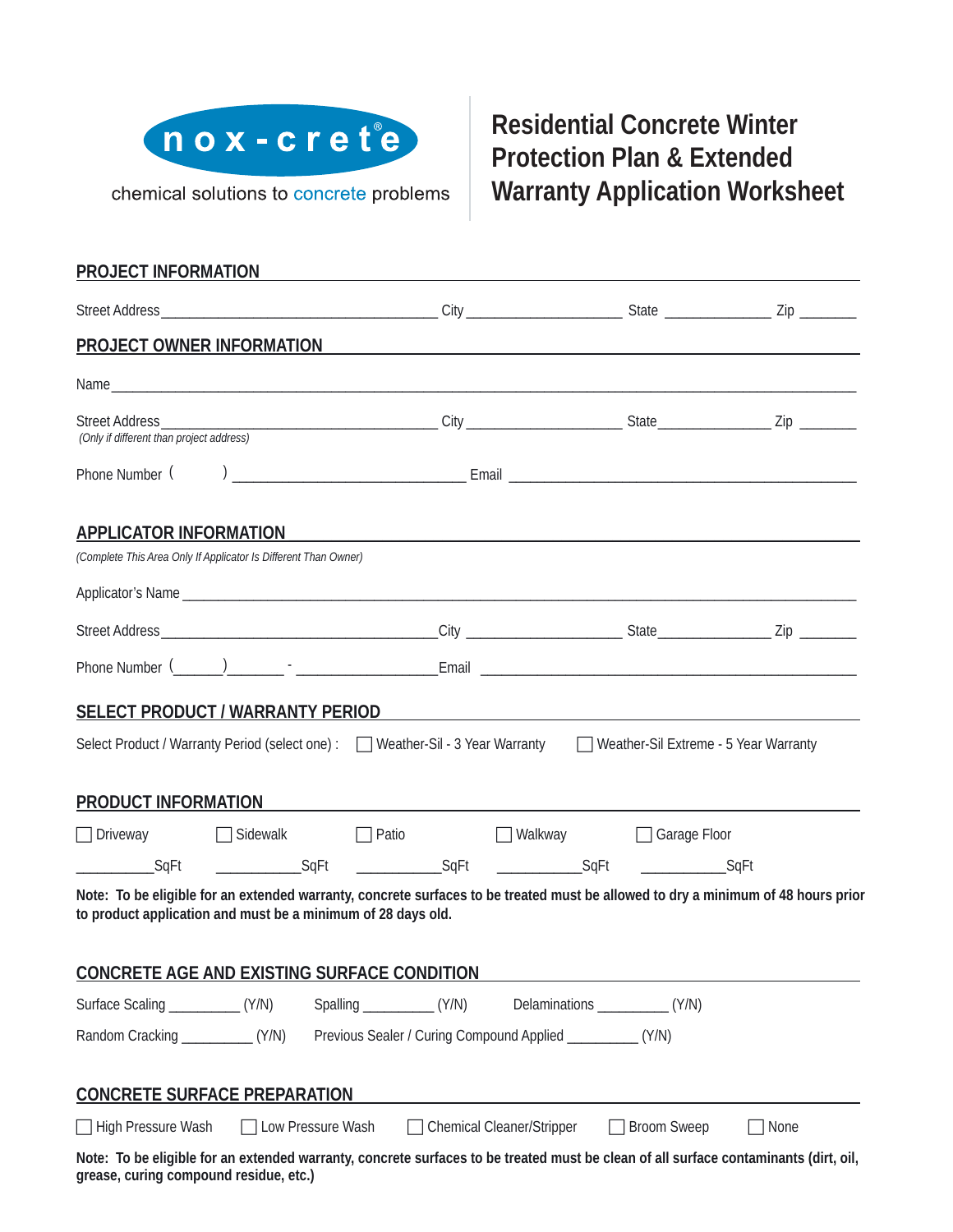# **PRODUCT APPLICATION INFORMATION**

#### **Product Applied**

□ Weather-Sil F Weather-Sil Extreme

Date Product was Applied

\_\_\_\_\_\_\_\_\_\_\_\_\_\_ Ambient Air Temperature at the Time of Product Application

\_ Concrete Surface Temperature at the Time of Product Application

**Note: To be eligible for an Extended Warranty, both the ambient air and the concrete surface temperature must be above 40° F and below 90° F at the time of product application.**

|         | Total Square Feet of Area Treated for Warranty<br><b>Total Gallons of Product Applied</b>                                           |             |                        |
|---------|-------------------------------------------------------------------------------------------------------------------------------------|-------------|------------------------|
|         | Average Coverage Rate (sf / gal)                                                                                                    |             |                        |
| Product |                                                                                                                                     | Lot Number* | <b>Gallons Applied</b> |
|         |                                                                                                                                     |             |                        |
|         |                                                                                                                                     |             |                        |
|         | * Product Lot Numbers are located on the container labels<br>Photos: Attach a minimum of 4 photos showing the area that was treated |             |                        |

# **PROOF OF PURCHASE**

**Proof of purchase will be required to complete warranty application.**

#### **ACKNOWLEDGEMENT & CERTIFICATION**

*I hereby acknowledge and certify that the above information is correct and that I have reviewed the appropriate WEATHER-SIL Extended Warranty for the warranty period requested above. I understand and agree to accept all terms and conditions stated therein in consideration for Nox-Crete's issuance of this Extended Warranty.* 

|        | Signature of Applicator experience of the state of the state of the state of the state of the state of the state of the state of the state of the state of the state of the state of the state of the state of the state of th                                                                               |
|--------|--------------------------------------------------------------------------------------------------------------------------------------------------------------------------------------------------------------------------------------------------------------------------------------------------------------|
|        |                                                                                                                                                                                                                                                                                                              |
|        |                                                                                                                                                                                                                                                                                                              |
|        |                                                                                                                                                                                                                                                                                                              |
|        | Date / /                                                                                                                                                                                                                                                                                                     |
| SUBMIT | Once the Extended Warranty Application has been completed please sign, scan and email the completed form<br>and proof of purchase to customerservice@nox-crete.com or mail to our corporate office at the following address:<br>Nox-Crete Inc.   Attn: Warranty Department   P.O. Box 8102   Omaha, NE 68108 |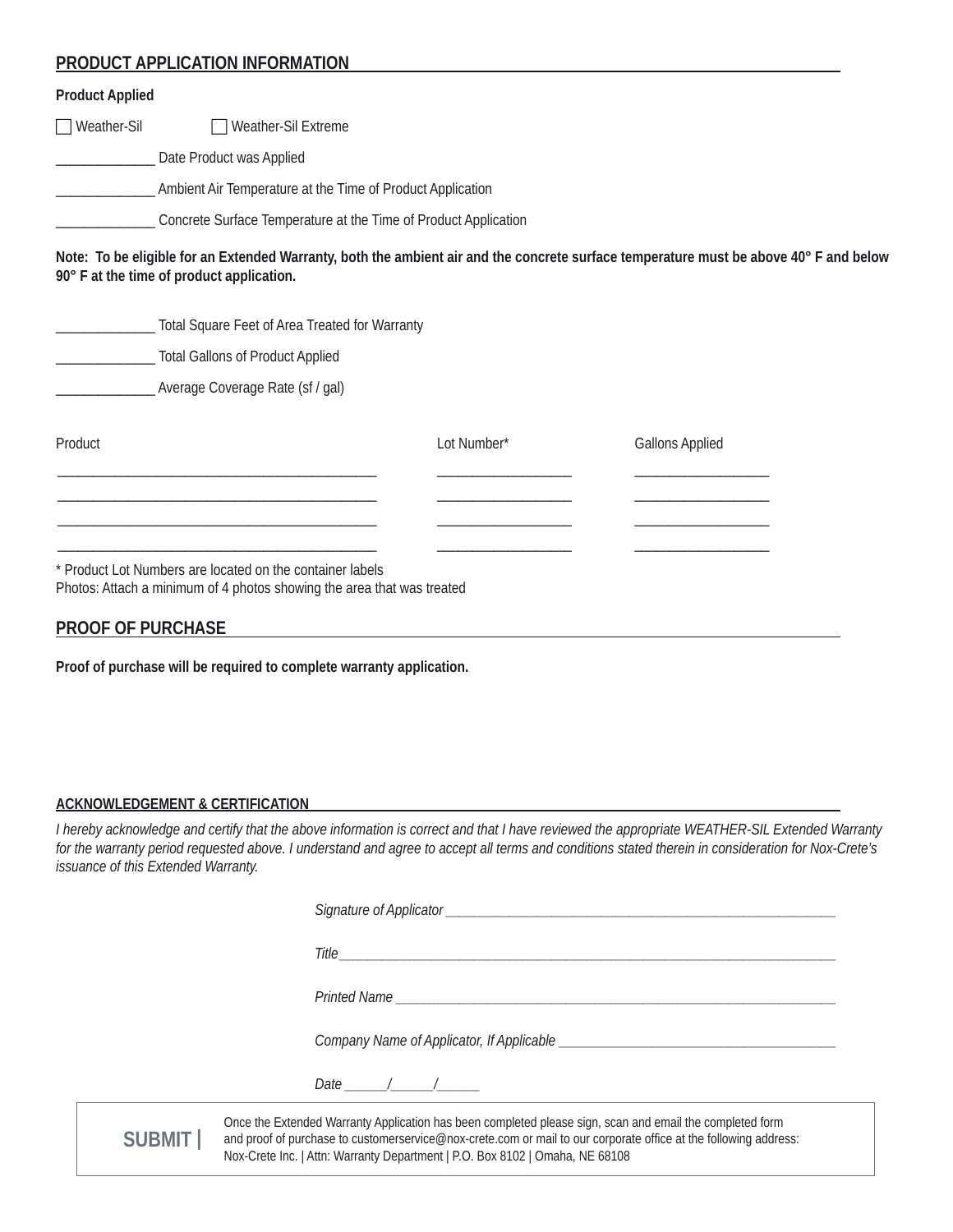

## chemical solutions to concrete problems **WEATHER-SIL THREE YEAR EXTENDED WARRANTY**

| PROJECT OWNER'S NAME : LATERATION CONTINUES.                                                                                                                                                                                   |  |
|--------------------------------------------------------------------------------------------------------------------------------------------------------------------------------------------------------------------------------|--|
|                                                                                                                                                                                                                                |  |
| PROJECT ADDRESS: North and the contract of the contract of the contract of the contract of the contract of the contract of the contract of the contract of the contract of the contract of the contract of the contract of the |  |
| (If different than project address)                                                                                                                                                                                            |  |

#### WARRANTY TERM: *3 YEARS COMMENCING FROM DATE OF PRODUCT INSTALLATION*

OWNER'S PHONE NUMBER: \_\_\_\_\_\_\_\_\_\_\_\_\_\_\_\_\_\_\_\_\_\_\_\_\_\_ OWNER'S EMAIL ADDRESS: \_\_\_\_\_\_\_\_\_\_\_\_\_\_\_\_\_\_\_\_\_\_\_\_\_\_\_\_\_\_\_\_\_\_\_\_

#### WARRANTY AREA:

In consideration for payment of NOX-CRETE's warranty service charges and extended warranty fees (\$1.00 US), NOX-CRETE warrants to the Owner that WEATHER-SIL will provide a water repellent effect subject to the fees, costs, limitations and exclusions set forth below, for a period of THREE (3) years from the date it was applied if, and only if, each of the following conditions are met:

#### WARRANTY REQUIREMENTS:

- 1. Owner/Applicator has fully completed and submitted to NOX-CRETE an Extended Warranty Application Worksheet for the above referenced project.
- 2. All stipulations put forth in the Extended Warranty Application have been met.
- 3. WEATHER-SIL has been applied in accordance with all directions for use cited in the manufacturer's product data sheet.
- 4. NOX-CRETE representatives or agents are permitted to visit the project site during normal business hours during warranty period.
- 5. Owner and/or Applicator gives written notice of any claims that WEATHER-SIL has failed to provide a water repellent effect within thirty (30) days of the date the failure is discovered.
- 6. If warranty conditions are not met or service charges or fees have not been paid, this offer of an extended warranty will be considered withdrawn and no extended warranty will be given by NOX-CRETE under any circumstances.

#### WARRANTY

If each of the above stated conditions are met and WEATHER-SIL fails to provide a water repellent effect, permitting water to permeate structurally sound areas, NOX-CRETE will, when the area has been properly prepared by the Owner/Applicator for retreatment, provide the Owner/Applicator the materials necessary for one retreatment of the areas on which WEATHER-SIL failed to provide a water repellent effect in accordance with, and at a cost to the Owner/Applicator payable to NOX-CRETE, that portion of the products's then current list price multiplied by the pro rata percentage of the warranty period that has expired at the time WEATHER-SIL is provided for retreatment under the terms of the Extended Warranty. NOX-CRETE will not be responsible for any labor to reapply the WEATHER-SIL or repair any damage caused by the absence of any water repellent effect, nor prepare or be responsible for the cost of preparation of the surface for retreatment.

#### WARRANTY EXCLUSIONS

This limited warranty does not apply:

- 1. If, following WEATHER-SIL application, the concrete surface is abraded to a depth below the penetration of the WEATHER-SIL.
- 2. If loss of water repellent effect results from structural movement or defects, faulty construction, cracked surfaces or as a result of water entering the substrate from surfaces not receiving WEATHER-SIL, treatment.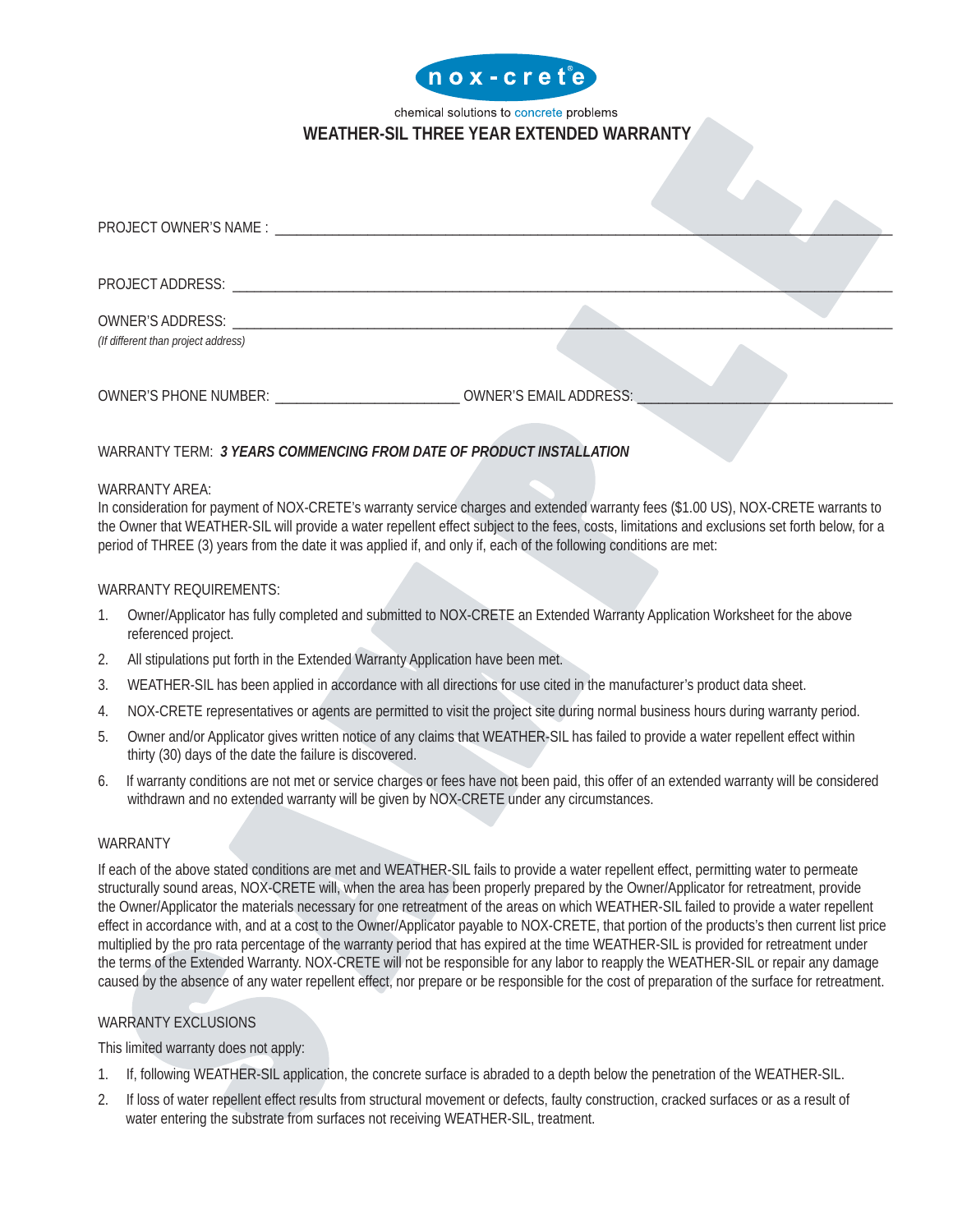#### **WEATHER-SIL THREE YEAR EXTENDED WARRANTY CONTINUED** *PAGE 2 OF 2*

- 3. If the surface receiving the application of WEATHER-SIL is misused, willfully or accidentally damaged. This includes damage caused by negligence, unusual natural occurrences or acts of God.
- 4. If failure is caused by the surface having been subjected to hydrostatic pressure.
- 5. If application of WEATHER-SIL occurred to substrate areas evidencing scaling and/or spalling damage at time of application.
- 6. If it is determined that areas evidencing freeze/thaw induced scaling damage and/or chloride ion induced spalling damage is the result of faulty design or faulty construction, including but not limited to failure to meet or follow current ACI 332 – Requirements for Residential Concrete Construction and ACI 332.IR Guide to Residential Concrete Construction recommendations.

#### EXCLUSION OF ALL OTHER WARRANTIES:

This Extended Warranty is given in lieu of all other warranties, express or implied. NOX-CRETE gives NO OTHER WARRANTIES, express or implied. THERE IS NO IMPLIED WARRANTY OF MERCHANTABILITY OR FITNESS FOR A PARTICULAR PURPOSE, WHICH WARRANTIES ARE EXPRESSLY EXCLUDED BY THIS DISCLAIMER.

#### LIMITATION OF LIABILITY:

WEATHER-SIL is offered for sale by NOX-CRETE and purchased by purchaser subject to the following limitation of liability: In no case shall NOX-CRETE be liable for special, indirect, consequential or incidental damages, including, but not limited to, structural damages, loss of use or lost profits arising from the use of WEATHER-SIL by Owner/Applicator. NOX-CRETE's sole responsibility will be to provide materials for one retreatment of WEATHER-SIL to affected areas in accordance with the warranty provisions and conditions described herein above, and then only if the conditions set forth above have been met. The parties to this contract agree that any disputes arising out of this contract, its performance, or breach, will be subject to binding arbitration under the rules of the American Arbitration Association and the place of arbitration will be Omaha, NE.

#### DISCLAIMER

Should it be necessary for a NOX-CRETE Technical Representative to inspect the project, it will be for the sole purpose of determining for NOX-CRETE's benefit that there are no Warranty Exclusions applicable to the project and that WEATHER-SIL was properly applied at the manufacturer's recommended rate under suitable weather conditions. NOX-CRETE's Technical Representative is not qualified to determine any other matters such as architectural or structural adequacy or integrity of the substrate, the sufficiency of the construction methods used in construction of the substrate, or the sufficiency of the application methods or techniques. NOX-CRETE's Technical Representative has no authority to represent NOX-CRETE with regard to any such matters and you may not rely on any recommendation or statements made by him/her with regard to any such matters.

*Warranty in force subject to Owner/Applicator conformance to all requirements and conditions listed above.* 

|                                              | Nox-Crete                                            |
|----------------------------------------------|------------------------------------------------------|
| Signature of Owner/Applicator                | by: $\overline{\phantom{0}}$<br>Lori Reid, President |
| <b>Print Name</b>                            |                                                      |
| Print Company Name & Address (If Applicable) |                                                      |
| Date:                                        |                                                      |
|                                              |                                                      |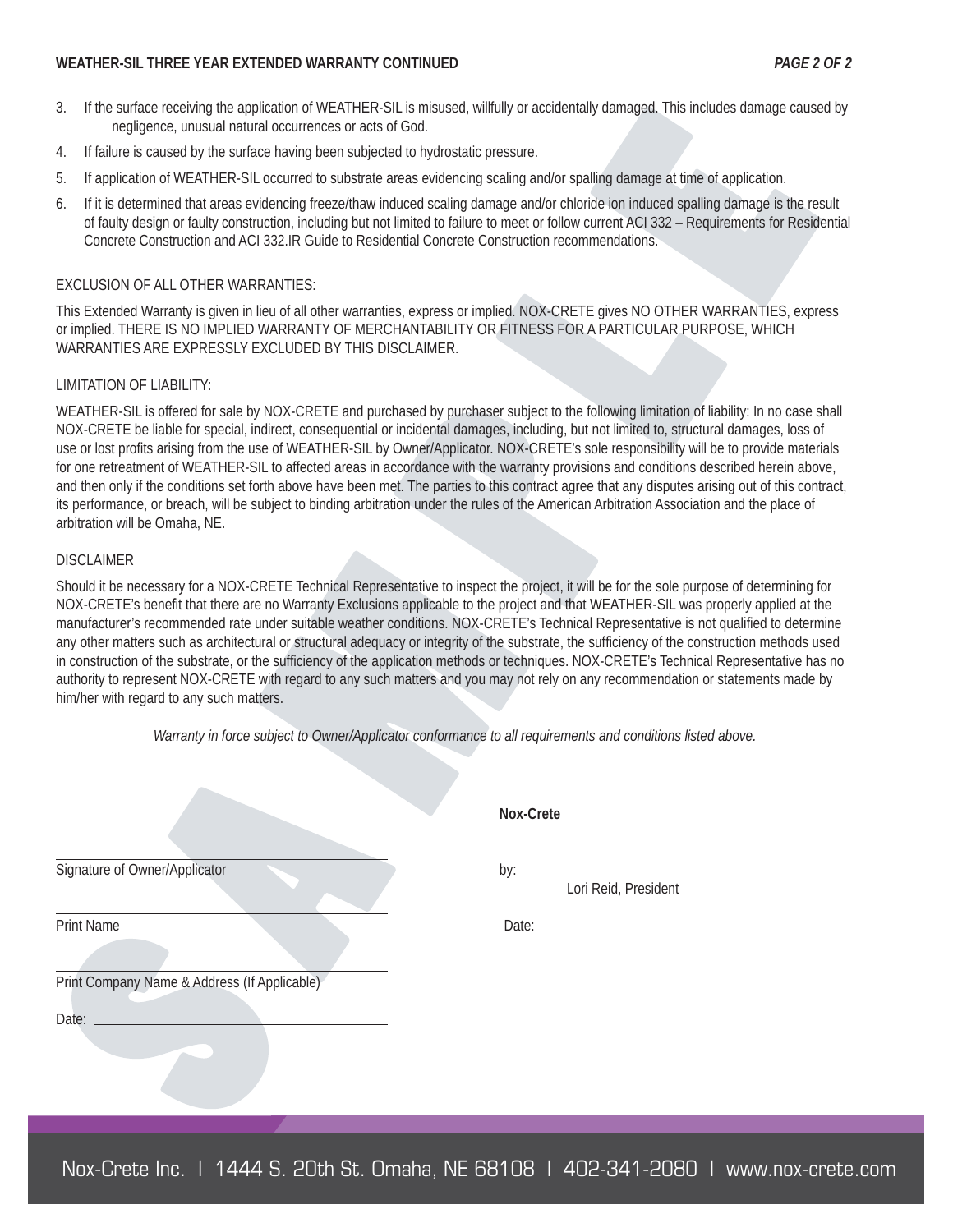

#### chemical solutions to concrete problems **WEATHER-SIL EXTREME FIVE YEAR EXTENDED WARRANTY**

| PROJECT ADDRESS: North and the contract of the contract of the contract of the contract of the contract of the contract of the contract of the contract of the contract of the contract of the contract of the contract of the |                               |  |  |
|--------------------------------------------------------------------------------------------------------------------------------------------------------------------------------------------------------------------------------|-------------------------------|--|--|
| OWNER'S ADDRESS: New York CONNERT STATE AND THE CONNERT STATE OF THE CONNE                                                                                                                                                     |                               |  |  |
| (If different than project address)                                                                                                                                                                                            |                               |  |  |
| <b>OWNER'S PHONE NUMBER:</b>                                                                                                                                                                                                   | <b>OWNER'S EMAIL ADDRESS:</b> |  |  |

## WARRANTY TERM: *5 YEARS COMMENCING FROM DATE OF PRODUCT INSTALLATION*

#### WARRANTY AREA:

In consideration for payment of NOX-CRETE's warranty service charges and extended warranty fees (\$1.00 US), NOX-CRETE warrants to the Owner that WEATHER-SIL EXTREME will provide a water repellent effect subject to the fees, costs, limitations and exclusions set forth below, for a period of FIVE (5) years from the date it was applied if, and only if, each of the following conditions are met:

#### WARRANTY REQUIREMENTS:

- 1. Owner/Applicator has fully completed and submitted to NOX-CRETE an Extended Warranty Application Worksheet for the above referenced project.
- 2. All stipulations put forth in the Extended Warranty Application have been met.
- 3. WEATHER-SIL EXTREME has been applied in accordance with all directions for use cited in the manufacturer's product data sheet.
- 4. NOX-CRETE representatives or agents are permitted to visit the project site during normal business hours during warranty period.
- 5. Owner and/or Applicator gives written notice of any claims that WEATHER-SIL EXTREME has failed to provide a water repellent effect within thirty (30) days of the date the failure is discovered.
- 6. If warranty conditions are not met or service charges or fees have not been paid, this offer of an extended warranty will be considered withdrawn and no extended warranty will be given by NOX-CRETE under any circumstances.

#### WARRANTY

If each of the above stated conditions are met and WEATHER-SIL EXTREME fails to provide a water repellent effect, permitting water to permeate structurally sound areas, NOX-CRETE will, when the area has been properly prepared by the Owner/Applicator for retreatment, provide the Owner/Applicator the materials necessary for one retreatment of the areas on which WEATHER-SIL EXTREME failed to provide a water repellent effect in accordance with, and at a cost to the Owner/Applicator payable to NOX-CRETE, that portion of the products's then current list price multiplied by the pro rata percentage of the warranty period that has expired at the time WEATHER-SIL EXTREME is provided for retreatment under the terms of the Extended Warranty. NOX-CRETE will not be responsible for any labor to reapply the WEATHER-SIL EXTREME or repair any damage caused by the absence of any water repellent effect, nor prepare or be responsible for the cost of preparation of the surface for retreatment.

#### WARRANTY EXCLUSIONS

This limited warranty does not apply:

- 1. If, following WEATHER-SIL EXTREME application, the concrete surface is abraded to a depth below the penetration of the WEATHER-SIL EXTREME.
- 2. If loss of water repellent effect results from structural movement or defects, faulty construction, cracked surfaces or as a result of water entering the substrate from surfaces not receiving WEATHER-SIL EXTREME, treatment.